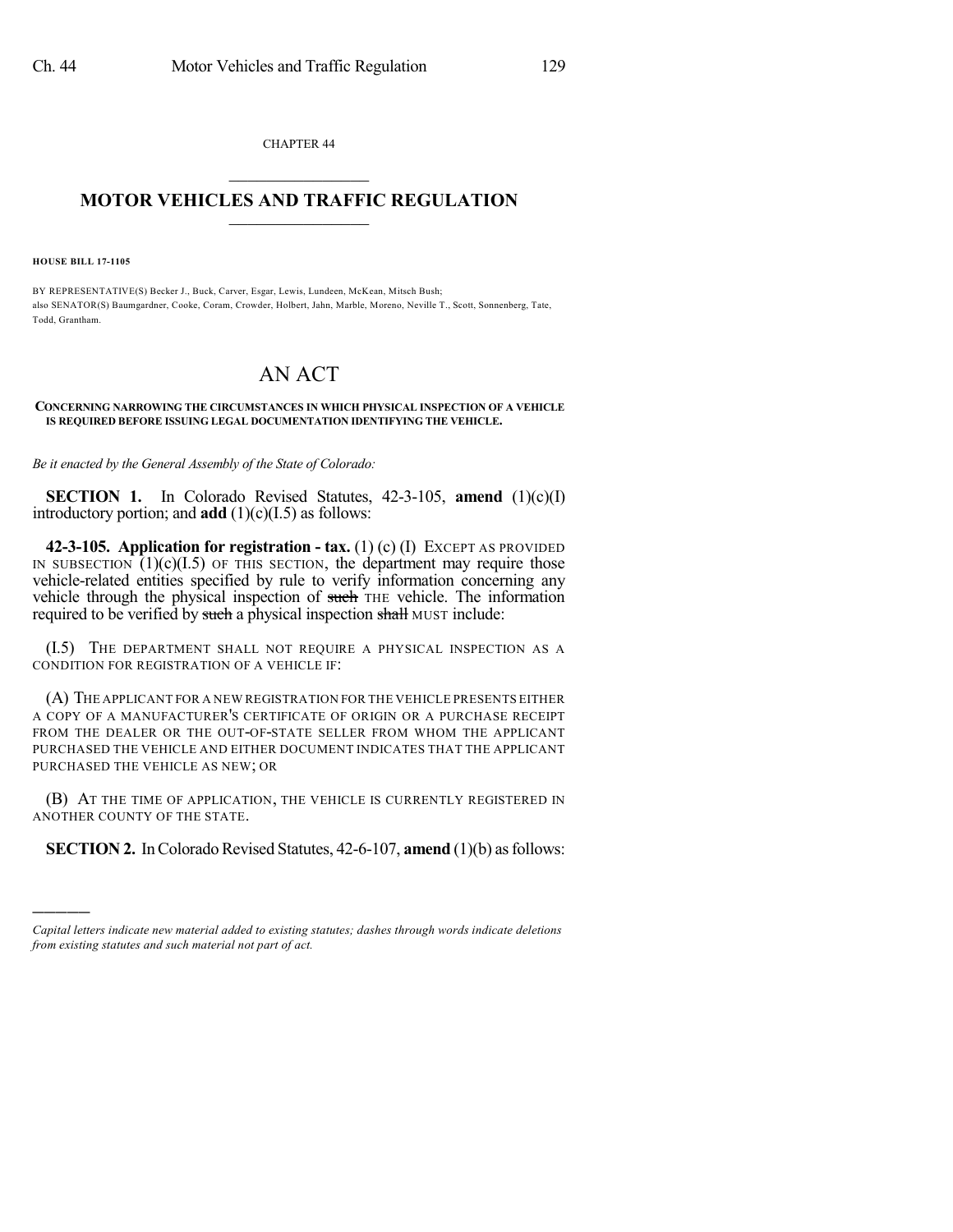**42-6-107. Certificates of title - contents - rules.** (1) (b) (I) EXCEPT AS OTHERWISE PROVIDED IN SUBSECTION  $(1)(b)(II)$  OF THIS SECTION, the department may require those vehicle-related entities specified by regulation to verify information concerning a vehicle through the physical inspection of such THE vehicle. The information required to be verified by such a physical inspection shall MUST include the vehicle identification number or numbers,themake of vehicle, the vehicle model, the type of vehicle, the year of manufacture of such THE vehicle, the type of fuel used by such THE vehicle, the odometer reading of such THE vehicle, and such other information as may be required by the department. For the purposes of this **paragraph** (b) SUBSECTION (1)(b), "vehicle-related entity" means an authorized agent or designated employee of such THE agent, a Colorado law enforcement officer, a licensed Colorado dealer, a licensed inspection and readjustment station, or a licensed diesel inspection station.

(II) THE DEPARTMENT SHALL NOT REQUIRE A PHYSICAL INSPECTION AS A CONDITION FOR ISSUANCE OF A CERTIFICATE OF TITLE FOR A VEHICLE IF:

(A) THE APPLICANT FOR A CERTIFICATE OF TITLE FOR THE VEHICLE PRESENTS EITHER A COPY OF A MANUFACTURER'S CERTIFICATE OF ORIGIN OR A PURCHASE RECEIPT FROM THE DEALER OR THE OUT-OF-STATE SELLER FROM WHOM THE APPLICANT PURCHASED THE VEHICLE AND EITHER DOCUMENT INDICATES THAT THE APPLICANT PURCHASED THE VEHICLE AS NEW; OR

(B) AT THE TIME OF APPLICATION, THE VEHICLE IS CURRENTLY TITLED IN ANOTHER COUNTY OF THE STATE.

**SECTION 3.** In Colorado Revised Statutes, 42-6-119, **amend** (4) as follows:

**42-6-119. Certificates for vehicles registered in other states.** (4) (a) EXCEPT AS OTHERWISE PROVIDED IN SUBSECTION  $(4)(b)$  OF THIS SECTION, if the purchaser of the vehicle completes and includes the vehicle identification number inspection form as part of the application for filing of a Colorado certificate of title to the vehicle and accompanies the application with the affidavit required by subsection (3) of this section and the duly endorsed or assigned certificate of title from a state other thanColorado, a Colorado certificate of title may be filed in the same manner as upon the sale or transfer of a motor or off-highway vehicle for which a Colorado certificate of title has been issued or filed. Upon the filing by the director or the authorized agent of the certificate of title, the director or the authorized agent may dispose of the certificate of title and shall record the certificate of title as provided in section 42-6-124.

(b) IF AN APPLICANT FOR THE FILING OF A COLORADO CERTIFICATE OF TITLE FOR A VEHICLE FOR WHICH ANOTHER STATE HAS ISSUED A CERTIFICATE OF TITLE PRESENTS EITHER A COPY OF A MANUFACTURER'S CERTIFICATE OF ORIGIN OR A PURCHASE RECEIPT FROM THE DEALER OR THE OUT-OF-STATE SELLER FROM WHOM THE APPLICANT PURCHASED THE VEHICLE AND EITHER DOCUMENT INDICATES THAT THE APPLICANT PURCHASED THE VEHICLE AS NEW, THE APPLICANT NEED NOT INCLUDE A VEHICLE IDENTIFICATION NUMBER INSPECTION FORM AS PART OF THE APPLICATION.

**SECTION 4.** In Colorado Revised Statutes, **add** 42-1-232 as follows: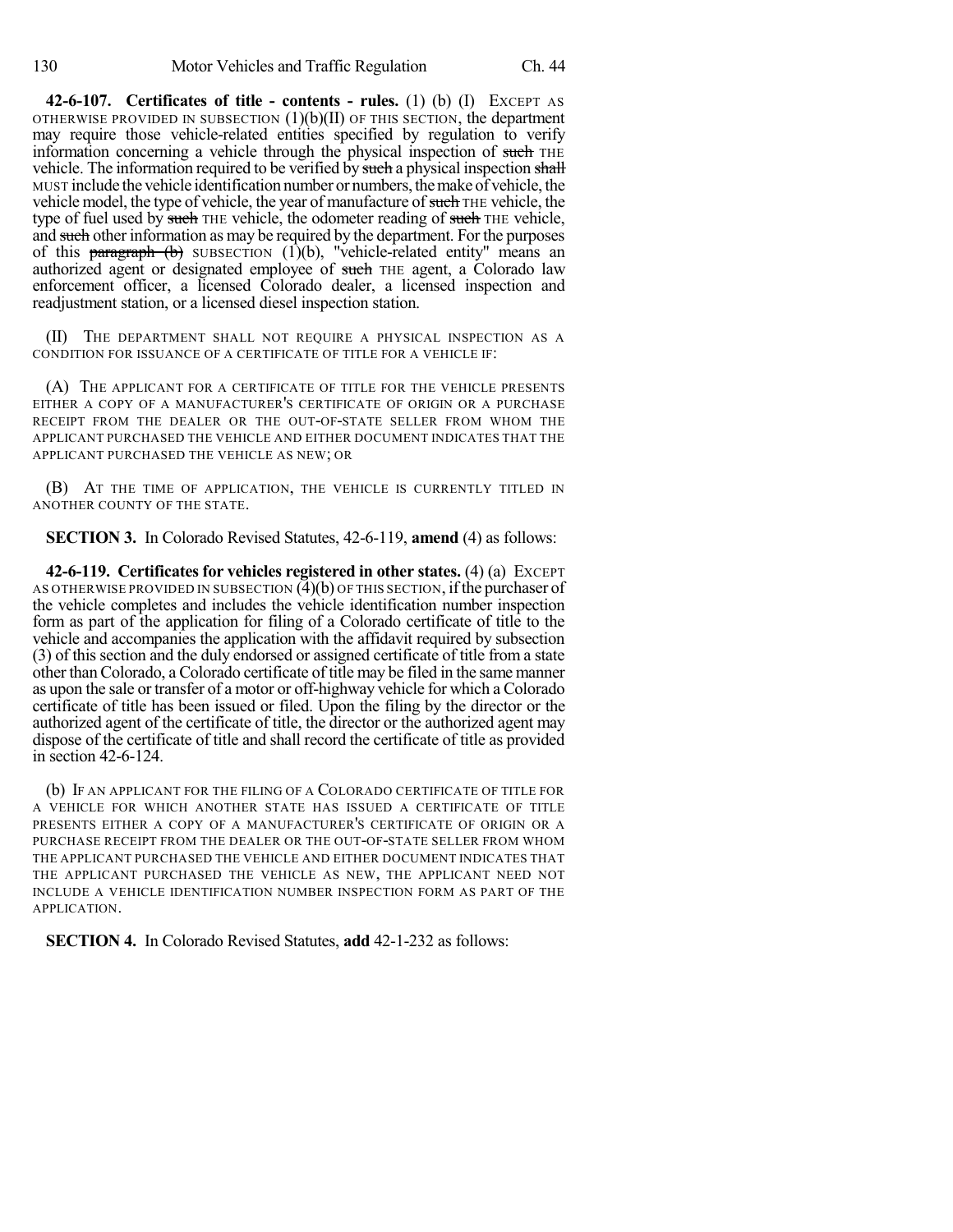**42-1-232. VINinspectionpilotprogram- rules.**(1) FOR THE PURPOSES OF THIS SECTION:

(a) "CHIEF" MEANS THE CHIEF OF THE COLORADO STATE PATROL.

(b) "CONVICTED" INCLUDES A CONVICTION OF, OR PLEADING GUILTY OR NOLO CONTENDERE TO, A VIOLATION OF THE LAW.

(c) "PERMIT" MEANS AUTHORITY FOR AN ORGANIZATION TO EMPLOY PEOPLE TO VERIFY INFORMATION, INCLUDING A VIN, THAT MAY BE REQUIRED TO REGISTER A COMMERCIAL VEHICLE UNDER ARTICLE 3 OF THIS TITLE 42 OR TO BE ISSUED A CERTIFICATE OF TITLE UNDER ARTICLE 6 OF THIS TITLE 42.

(d) "VIN" MEANS VEHICLE IDENTIFICATION NUMBER.

(2) BY JANUARY 1, 2018, THE CHIEF SHALL CREATE A PILOT PROGRAM THAT AUTHORIZES A TRANSPORTATION ASSOCIATION OR ORGANIZATION TO VERIFY COMMERCIAL VEHICLE INFORMATION, INCLUDING A VIN, AS A VEHICLE-RELATED ENTITY IF THE TRANSPORTATION ASSOCIATION OR ORGANIZATION DEMONSTRATES TO THE SATISFACTION OF THE CHIEF THAT IT AND ANY INDIVIDUALS IT MAY EMPLOY TO VERIFY INFORMATION MEET THE REQUIREMENTS OF THIS SECTION AND ANY RULES PROMULGATED TO IMPLEMENT THIS SECTION. UPON DETERMINING THAT A TRANSPORTATION ASSOCIATION OR ORGANIZATION MEETS THE REQUIREMENTS OF THIS SECTION AND ANY RULES PROMULGATED TO IMPLEMENT THIS SECTION, THE CHIEF MAY ISSUE A PERMIT TO THE APPLICANT.

(3) TO BE ISSUED A PERMIT TO VERIFY INFORMATION, INCLUDING A VIN, AS A VEHICLE-RELATED ENTITY, AN APPLICANT MUST:

(a) EMPLOY VERIFIERS WHO DEMONSTRATE KNOWLEDGE OF THE PROCESS AND STANDARDS AND WHO HAVE NOT BEEN CONVICTED OF VIOLATING ARTICLE 4 OF TITLE 18 WITHIN THE LAST TEN YEARS;

(b) SUBMIT THE NAME, BACKGROUND, EXPERIENCE, LOCATION OF OPERATION, CONTACT INFORMATION, AND ANY OTHER INFORMATION REQUIRED BY THE CHIEF OF EACH EMPLOYED VERIFIER;

(c) FURNISH EVIDENCE OF A SAVINGS ACCOUNT OR DEPOSIT IN A CERTIFICATE OF DEPOSIT MEETING THE REQUIREMENTS OF SECTION 11-35-101 OR A SURETY BOND THAT:

(I) HOLDS HARMLESS ANY PERSON WHO SUFFERS LOSS OR DAMAGE ARISING FROM THE ISSUANCE OF A CERTIFICATE OF TITLE THAT INCLUDED A VERIFICATION DONE BY THE PERMIT HOLDER; AND

(II) IS IN THE AMOUNT OF AT LEAST TEN THOUSAND DOLLARS.

(4) AVEHICLE-RELATED ENTITY SHALL NOT EMPLOY A VERIFIER UNTIL THE CHIEF HAS APPROVED THE VERIFIER.THE PERMIT HOLDER SHALL SUBMIT TO THE CHIEF THE NAME, BACKGROUND, EXPERIENCE, LOCATION OF OPERATION, CONTACT INFORMATION, AND ANY OTHER INFORMATION REQUIRED BY THE CHIEF OF EACH